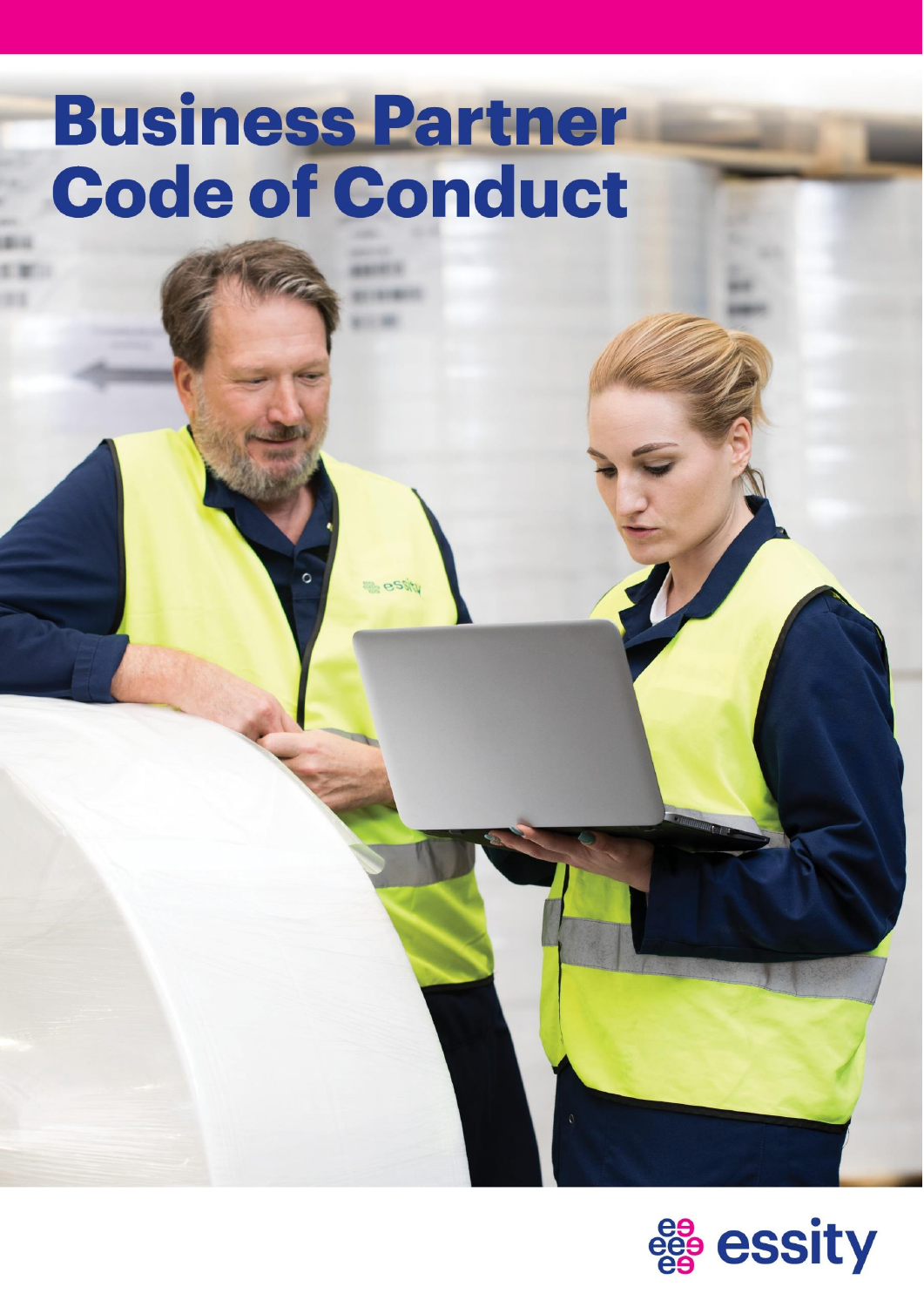# Business Partner Code of Conduct

# **Contents**

# **Introduction**

- 1.1 Background and Scope of the Code
- 1.2 Business Partner evaluation and compliance
- 1.3 Confidentiality
- 1.4. Sub-contractors

# **The Business Partner practices**

- 2.1 Ethical business practices
- 2.2 Occupational health and safety
- 2.3 Fair labor practices
- 2.4 Child labor and forced labor
- 2.5 Discrimination
- 2.6 Grievance mechanisms
- 2.7 Respect for the environment
- 2.8 Community relations
- 2.9 Reporting of deviations
- 2.10 Links to referred documents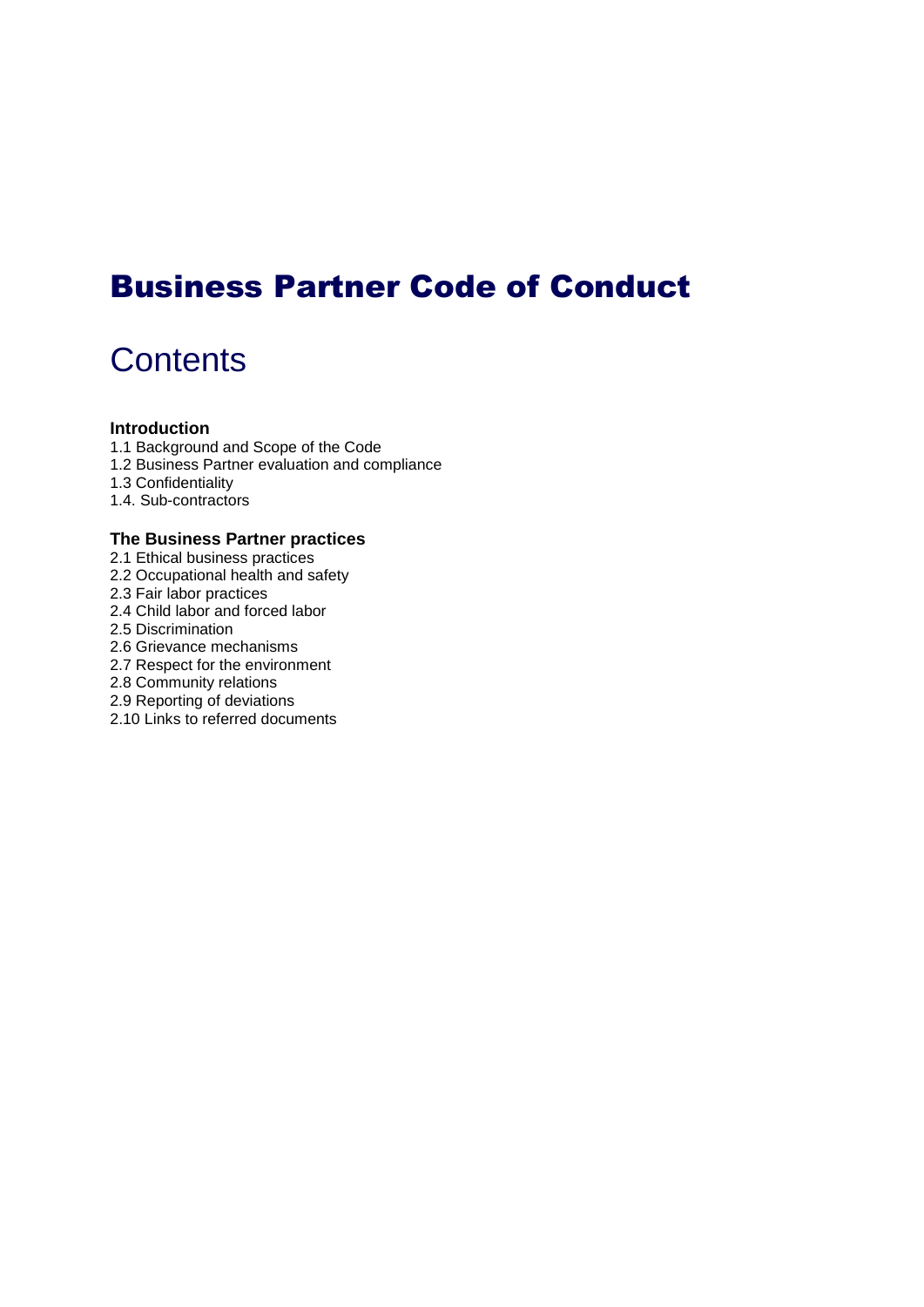# 1. Introduction

# 1.1 Background and Scope of the Code

This Code is applicable for distributors, wholesalers, resellers, sales agents and other business partners (each a "Business Partner"). For Essity suppliers the Supplier Code of Conduct in the Essity Global Supplier Standard applies and for Essity Joint ventures other rules apply.

The Code comprises the requirements for responsible business operations with which Business Partners to Essity must comply. It refers to international standards and defines specific Essity requirements. This Code may be supplemented from time-to-time by other documents containing additional requirements.

Essity's own Code of Conduct defines the principles that Essity regards as fundamental for business ethics and socially responsible behavior. It also constitutes the basis for this Code, addressing requirements that Business Partners to Essity must satisfy within the areas of business ethics, human rights, health and safety, employee relations, business practices and community involvement.

Essity is a member of the United Nations Global Compact, which consists of 10 principles in the areas of human rights, labor standards, the environment and anti-corruption. The Essity requirements are mainly based on internationally agreed standards such as the Universal Declaration of Human Rights and ILO Core Conventions, but also on national legislation.

# 1.2 Business Partner evaluation and compliance

Essity or an external auditing company, selected by Essity, shall have the right to assess the Business Partner´s compliance with this Code and gain access to all relevant documents, premises and information without delay. Essity will inform the Business Partner on date, time, location and modalities of the audit beforehand taking, due consideration of the Business Partner's commercial interest.

# 1.3 Confidentiality

Essity may disclose certain of its confidential information to Business Partners during the course of their business relationship. The Business Partner may only provide access to Essity confidential information to persons within its organization having a need to know the information in connection with performance by the Business Partner of its obligations to Essity. As appropriate, Business Partner may be requested to enter into separate confidentiality agreements with Essity.

# 1.4 Sub-contractors

All Essity Business Partners are expected to adopt and comply with the ethical business standards and values set out in this Code, and to actively use such standards when dealing with their own (sub-)contractors.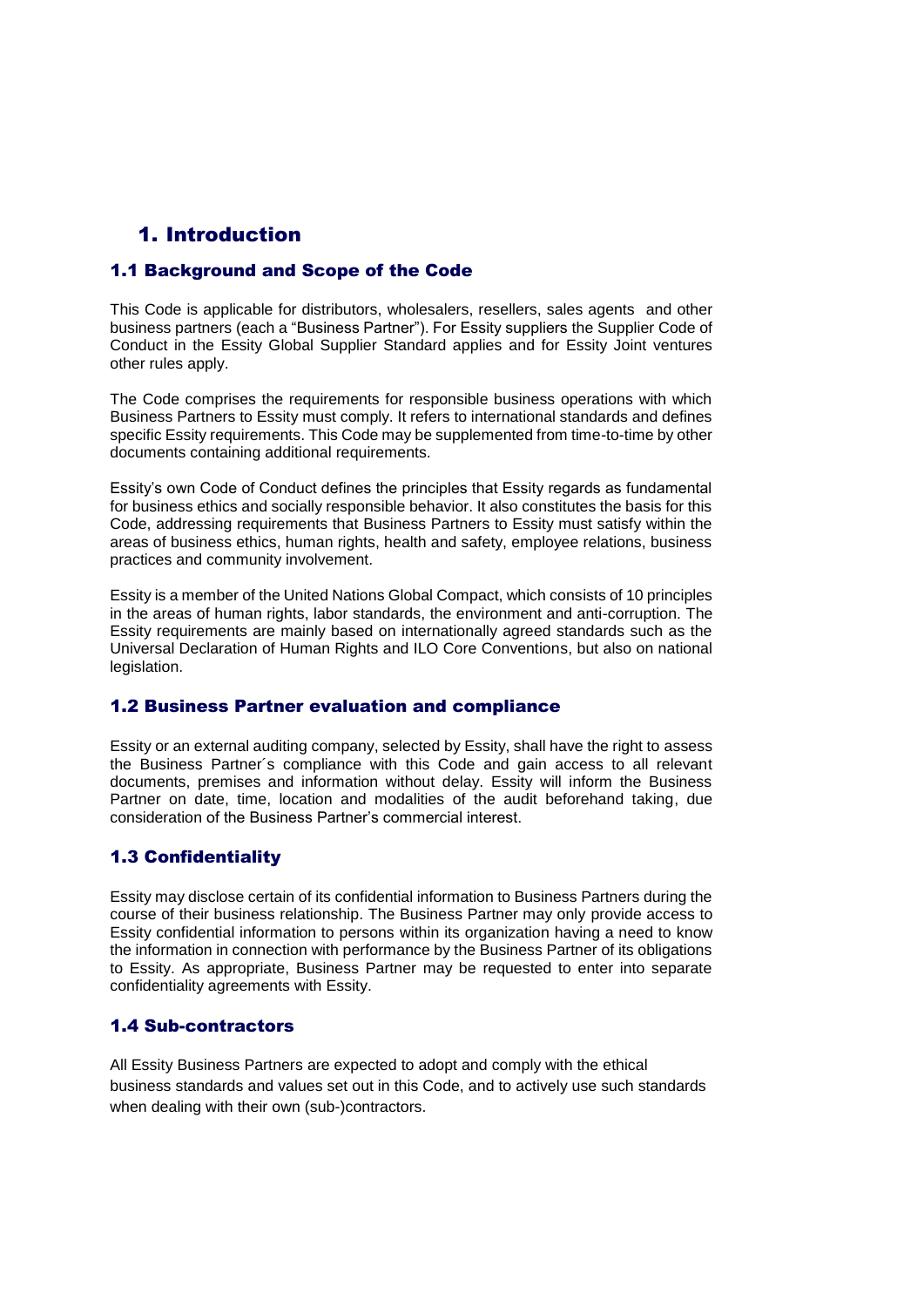# 2. The Business Partner Practices

# 2.1 Ethical business practices

#### **Integrity**

Essity Business Partners are expected to conduct their business in a professional manner at all times, and in accordance with standards set forth in all applicable international and national laws and regulations while recognizing that Essity's requirements may sometimes exceed those standards. At minimum, Business Partners and all persons acting on there behalf must act with integrity, honesty and fairness in all aspects of their business.

#### **Fair Competition**

Business Partners and all persons acting on their behalf shall comply with national and supranational antitrust and competition laws. They shall not enter directly or indirectly into any illegal agreements with their competitors nor exchange sensitive information, e.g. regarding markets, customers, strategies, prices and the like. All Business Partners and all persons acting on their behalf shall participate in public tenders and private sector bidding procedures by strictly following the applicable laws and regulations.

#### **Conflicts of Interest**

Business Partners shall inform Essity if any Essity employee has an interest in the Business Partner's business which might cause a conflict of interest. Business Partners and persons acting on their behalf must avoid conflicts of interest with respect to their; private activities, entities in which they or their close relatives or associates have an interest, and business activities with Essity or other parties. A Business Partner must inform Essity about conflicts of interest as soon as they become aware of them.

#### **Anti-Corruption and Bribery**

Business Partners and all persons acting on their behalf shall comply with all applicable anti-corruption laws while conducting business with Essity. Bribery and any other form of corrupt business practice are strictly prohibited. The direct or indirect offer, granting or acceptance of illegitimate benefits to generate, maintain or accelerate business is unacceptable. Business Partners must ensure that no such benefits are exchanged in the course of their and their sub-contractors businesses. Business Partners shall conduct appropriate risk-based due diligence prior to engaging any sub-contractors to ensure that such third parties comply with all applicable laws.

#### **Gifts and entertainment**

Essity Business Partners must not provide any gift, meal or entertainment to an Essity employee that might influence, or appear to influence, the Essity employee's decision in relation to Essity's business with the Business Partner.

Essity representatives are not allowed to accept gifts or hospitality if this may influence or appear to influence a business decision. Essity employees are expected to pay for their own travel and accommodation when visiting Business Partners.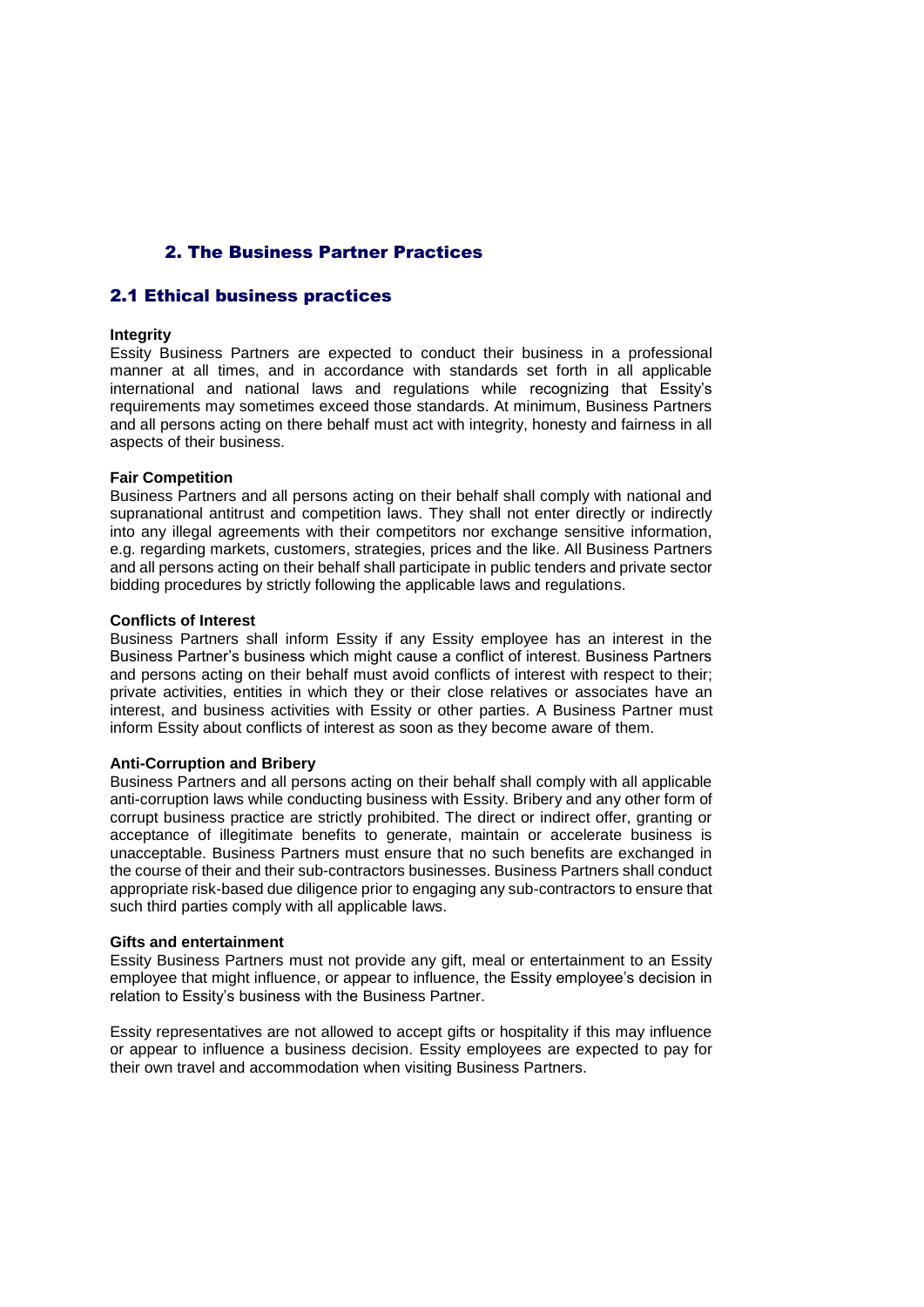#### **Books, records and tax**

Keeping accurate books and records as well as declaring taxes and duties is part of running a lawful and transparent business in a sustainable way. Essity expects its Business Partners to comply with all applicable laws and accounting rules in this respect.

#### **Data protection**

Business Partners shall comply with all applicable data protection laws in collecting, processing, storing or otherwise handling personal data of any individuals, including, without limitation, their own employees and employees of their customers, suppliers and business partners.

# 2.2 Occupational health and safety

Business Partners must take the necessary steps to ensure a safe and healthy working environment for all their employees.

As part of this effort, Business Partner must have in place a documented Health and Safety Management System providing for continuous monitoring and improvement of the working environment. The preferred standard is the OHSAS 18001 certification. Each Business Partner must also have a senior manager within its organization who is directly responsible for Health and Safety. All Business Partners are expected to provide relevant information to enable Essity to fulfil its obligations regarding occupational health and safety.

# 2.3 Fair labor practices

Essity expects its Business Partners will treat their employees and all persons acting on their behalf with the highest ethical standards. Business Partner must adhere to international and national conventions and laws in the area of fundamental rights, including, but not limited to, non-discrimination, freedom of association, the right to collective bargaining, protection of children and mothers and the right to form works' councils. Furthermore, Essity Business Partners are not allowed to use or threaten to use corporal punishment or other forms of abuse.

If required by local law, all employees of an Essity Business Partner must have an employment contract. Business Partners' working hours shall comply with national laws and local industry standards, and wages and other benefits provided by a Business Partner must be fair and at least equal to the minimum relevant legal and industry standards.

# 2.4 Child labor and forced labor

Business Partners shall take measures to ensure they do not engage in or support the use of child, forced or bonded labor. This includes all forms of human trafficking and working against one's own will or choice. No employee shall be required to lodge deposits or identity papers when commencing employment. If a Business Partner uses a staffing recruiter or agency, in no event shall workers be charged fees or expenses related to their recruitment. Business Partners should also work actively to prevent all forms of child